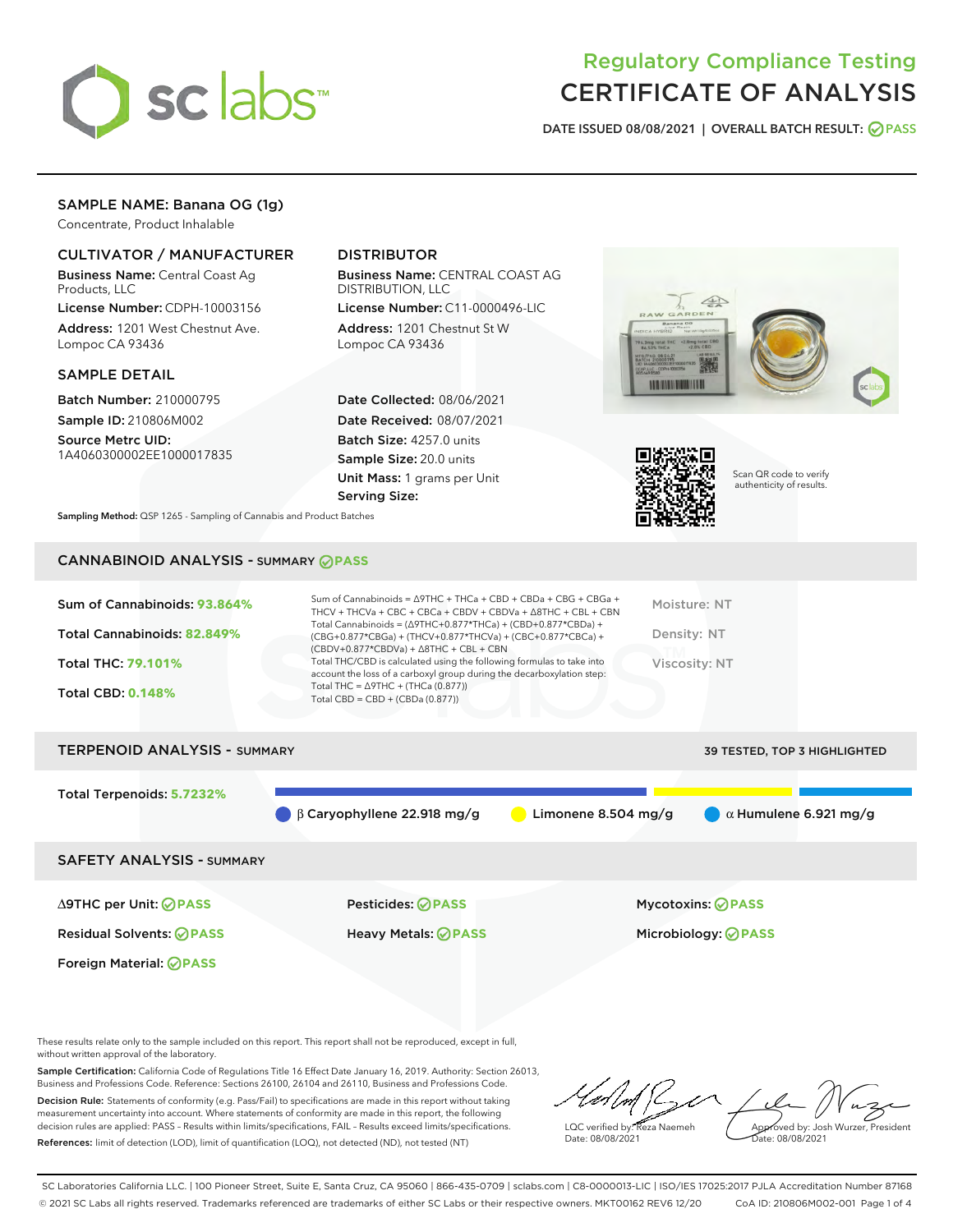



BANANA OG (1G) | DATE ISSUED 08/08/2021 | OVERALL BATCH RESULT: @ PASS

#### CANNABINOID TEST RESULTS - 08/08/2021 2 PASS

Tested by high-performance liquid chromatography with diode-array detection (HPLC-DAD). **Method:** QSP 1157 - Analysis of Cannabinoids by HPLC-DAD

#### TOTAL CANNABINOIDS: **82.849%**

Total Cannabinoids (Total THC) + (Total CBD) + (Total CBG) + (Total THCV) + (Total CBC) + (Total CBDV) + ∆8THC + CBL + CBN

TOTAL THC: **79.101%** Total THC (∆9THC+0.877\*THCa)

TOTAL CBD: **0.148%**

Total CBD (CBD+0.877\*CBDa)

TOTAL CBG: 1.91% Total CBG (CBG+0.877\*CBGa)

TOTAL THCV: 0.372% Total THCV (THCV+0.877\*THCVa)

TOTAL CBC: 1.318% Total CBC (CBC+0.877\*CBCa)

TOTAL CBDV: ND Total CBDV (CBDV+0.877\*CBDVa)

| <b>COMPOUND</b>  | LOD/LOQ<br>(mg/g)          | <b>MEASUREMENT</b><br><b>UNCERTAINTY</b><br>(mg/g) | <b>RESULT</b><br>(mg/g) | <b>RESULT</b><br>(%) |
|------------------|----------------------------|----------------------------------------------------|-------------------------|----------------------|
| <b>THCa</b>      | 0.05/0.14                  | ±22.109                                            | 860.29                  | 86.029               |
| <b>A9THC</b>     | 0.06 / 0.26                | ±1.257                                             | 36.54                   | 3.654                |
| <b>CBGa</b>      | 0.1/0.2                    | ±0.86                                              | 16.4                    | 1.64                 |
| <b>CBCa</b>      | 0.07/0.28                  | ±0.645                                             | 13.20                   | 1.320                |
| <b>CBG</b>       | 0.06/0.19                  | ±0.184                                             | 4.68                    | 0.468                |
| <b>THCVa</b>     | 0.07/0.20                  | ±0.202                                             | 4.24                    | 0.424                |
| <b>CBDa</b>      | 0.02/0.19                  | ±0.049                                             | 1.69                    | 0.169                |
| <b>CBC</b>       | 0.2 / 0.5                  | ±0.05                                              | 1.6                     | 0.16                 |
| $\triangle$ 8THC | 0.1/0.4                    | N/A                                                | <b>ND</b>               | <b>ND</b>            |
| <b>THCV</b>      | 0.1/0.2                    | N/A                                                | <b>ND</b>               | <b>ND</b>            |
| <b>CBD</b>       | 0.07/0.29                  | N/A                                                | <b>ND</b>               | <b>ND</b>            |
| <b>CBDV</b>      | 0.04 / 0.15                | N/A                                                | <b>ND</b>               | <b>ND</b>            |
| <b>CBDVa</b>     | 0.03/0.53                  | N/A                                                | <b>ND</b>               | <b>ND</b>            |
| <b>CBL</b>       | 0.06 / 0.24                | N/A                                                | <b>ND</b>               | <b>ND</b>            |
| <b>CBN</b>       | 0.1/0.3                    | N/A                                                | <b>ND</b>               | <b>ND</b>            |
|                  | <b>SUM OF CANNABINOIDS</b> |                                                    | 938.64 mg/g             | 93.864%              |

#### **UNIT MASS: 1 grams per Unit**

| ∆9THC per Unit                        | 1120 per-package limit     | 36.54 mg/unit<br><b>PASS</b> |  |
|---------------------------------------|----------------------------|------------------------------|--|
| <b>Total THC per Unit</b>             |                            | 791.01 mg/unit               |  |
| <b>CBD per Unit</b>                   |                            | <b>ND</b>                    |  |
| <b>Total CBD per Unit</b>             |                            | $1.48$ mg/unit               |  |
| Sum of Cannabinoids<br>per Unit       |                            | 938.64 mg/unit               |  |
| <b>Total Cannabinoids</b><br>per Unit |                            | 828.49 mg/unit               |  |
| <b>MOISTURE TEST RESULT</b>           | <b>DENSITY TEST RESULT</b> | <b>VISCOSITY TEST RESULT</b> |  |

Not Tested

Not Tested

Not Tested

#### TERPENOID TEST RESULTS - 08/08/2021

Terpene analysis utilizing gas chromatography-flame ionization detection (GC-FID). **Method:** QSP 1192 - Analysis of Terpenoids by GC-FID

| <b>COMPOUND</b>         | LOD/LOQ<br>(mg/g) | <b>MEASUREMENT</b><br><b>UNCERTAINTY</b><br>(mg/g) | <b>RESULT</b><br>(mg/g)                         | <b>RESULT</b><br>$(\%)$ |
|-------------------------|-------------------|----------------------------------------------------|-------------------------------------------------|-------------------------|
| $\beta$ Caryophyllene   | 0.004 / 0.012     | ±0.8159                                            | 22.918                                          | 2.2918                  |
| Limonene                | 0.005 / 0.016     | ±0.1216                                            | 8.504                                           | 0.8504                  |
| $\alpha$ Humulene       | 0.009/0.029       | ±0.2222                                            | 6.921                                           | 0.6921                  |
| <b>Myrcene</b>          | 0.008 / 0.025     | ±0.0546                                            | 4.232                                           | 0.4232                  |
| $\alpha$ Bisabolol      | 0.008 / 0.026     | ±0.1714                                            | 3.209                                           | 0.3209                  |
| Linalool                | 0.009 / 0.032     | ±0.0990                                            | 2.605                                           | 0.2605                  |
| Terpineol               | 0.016 / 0.055     | ±0.0989                                            | 1.611                                           | 0.1611                  |
| Fenchol                 | 0.010 / 0.034     | ±0.0493                                            | 1.273                                           | 0.1273                  |
| Nerolidol               | 0.009 / 0.028     | ±0.0652                                            | 1.036                                           | 0.1036                  |
| $\beta$ Pinene          | 0.004 / 0.014     | ±0.0110                                            | 0.954                                           | 0.0954                  |
| $\alpha$ Pinene         | 0.005 / 0.017     | ±0.0059                                            | 0.689                                           | 0.0689                  |
| Ocimene                 | 0.011 / 0.038     | ±0.0209                                            | 0.650                                           | 0.0650                  |
| trans-β-Farnesene       | 0.008 / 0.025     | ±0.0214                                            | 0.604                                           | 0.0604                  |
| Caryophyllene<br>Oxide  | 0.010 / 0.033     | ±0.0278                                            | 0.604                                           | 0.0604                  |
| <b>Borneol</b>          | 0.005 / 0.016     | ±0.0142                                            | 0.338                                           | 0.0338                  |
| Terpinolene             | 0.008 / 0.026     | ±0.0065                                            | 0.316                                           | 0.0316                  |
| Guaiol                  | 0.009 / 0.030     | ±0.0107                                            | 0.226                                           | 0.0226                  |
| Fenchone                | 0.009 / 0.028     | ±0.0049                                            | 0.169                                           | 0.0169                  |
| Valencene               | 0.009 / 0.030     | ±0.0109                                            | 0.158                                           | 0.0158                  |
| Camphene                | 0.005 / 0.015     | ±0.0011                                            | 0.098                                           | 0.0098                  |
| Citronellol             | 0.003 / 0.010     | ±0.0028                                            | 0.057                                           | 0.0057                  |
| Geraniol                | 0.002 / 0.007     | ±0.0018                                            | 0.042                                           | 0.0042                  |
| Nerol                   | 0.003 / 0.011     | ±0.0008                                            | 0.018                                           | 0.0018                  |
| Eucalyptol              | 0.006 / 0.018     | N/A                                                | <loq< th=""><th><loq< th=""></loq<></th></loq<> | <loq< th=""></loq<>     |
| $\gamma$ Terpinene      | 0.006 / 0.018     | N/A                                                | <loq< th=""><th><loq< th=""></loq<></th></loq<> | <loq< th=""></loq<>     |
| Sabinene Hydrate        | 0.006 / 0.022     | N/A                                                | <loq< th=""><th><loq< th=""></loq<></th></loq<> | <loq< th=""></loq<>     |
| Sabinene                | 0.004 / 0.014     | N/A                                                | ND                                              | <b>ND</b>               |
| $\alpha$ Phellandrene   | 0.006 / 0.020     | N/A                                                | <b>ND</b>                                       | <b>ND</b>               |
| 3 Carene                | 0.005 / 0.018     | N/A                                                | ND                                              | <b>ND</b>               |
| $\alpha$ Terpinene      | 0.005 / 0.017     | N/A                                                | <b>ND</b>                                       | <b>ND</b>               |
| p-Cymene                | 0.005 / 0.016     | N/A                                                | ND                                              | <b>ND</b>               |
| (-)-Isopulegol          | 0.005 / 0.016     | N/A                                                | ND                                              | ND                      |
| Camphor                 | 0.006 / 0.019     | N/A                                                | ND                                              | <b>ND</b>               |
| Isoborneol              | 0.004 / 0.012     | N/A                                                | ND                                              | <b>ND</b>               |
| Menthol                 | 0.008 / 0.025     | N/A                                                | ND                                              | ND                      |
| R-(+)-Pulegone          | 0.003 / 0.011     | N/A                                                | ND                                              | ND                      |
| <b>Geranyl Acetate</b>  | 0.004 / 0.014     | N/A                                                | ND                                              | <b>ND</b>               |
| $\alpha$ Cedrene        | 0.005 / 0.016     | N/A                                                | ND                                              | ND                      |
| Cedrol                  | 0.008 / 0.027     | N/A                                                | ND                                              | <b>ND</b>               |
| <b>TOTAL TERPENOIDS</b> |                   |                                                    | 57.232 mg/g                                     | 5.7232%                 |

SC Laboratories California LLC. | 100 Pioneer Street, Suite E, Santa Cruz, CA 95060 | 866-435-0709 | sclabs.com | C8-0000013-LIC | ISO/IES 17025:2017 PJLA Accreditation Number 87168 © 2021 SC Labs all rights reserved. Trademarks referenced are trademarks of either SC Labs or their respective owners. MKT00162 REV6 12/20 CoA ID: 210806M002-001 Page 2 of 4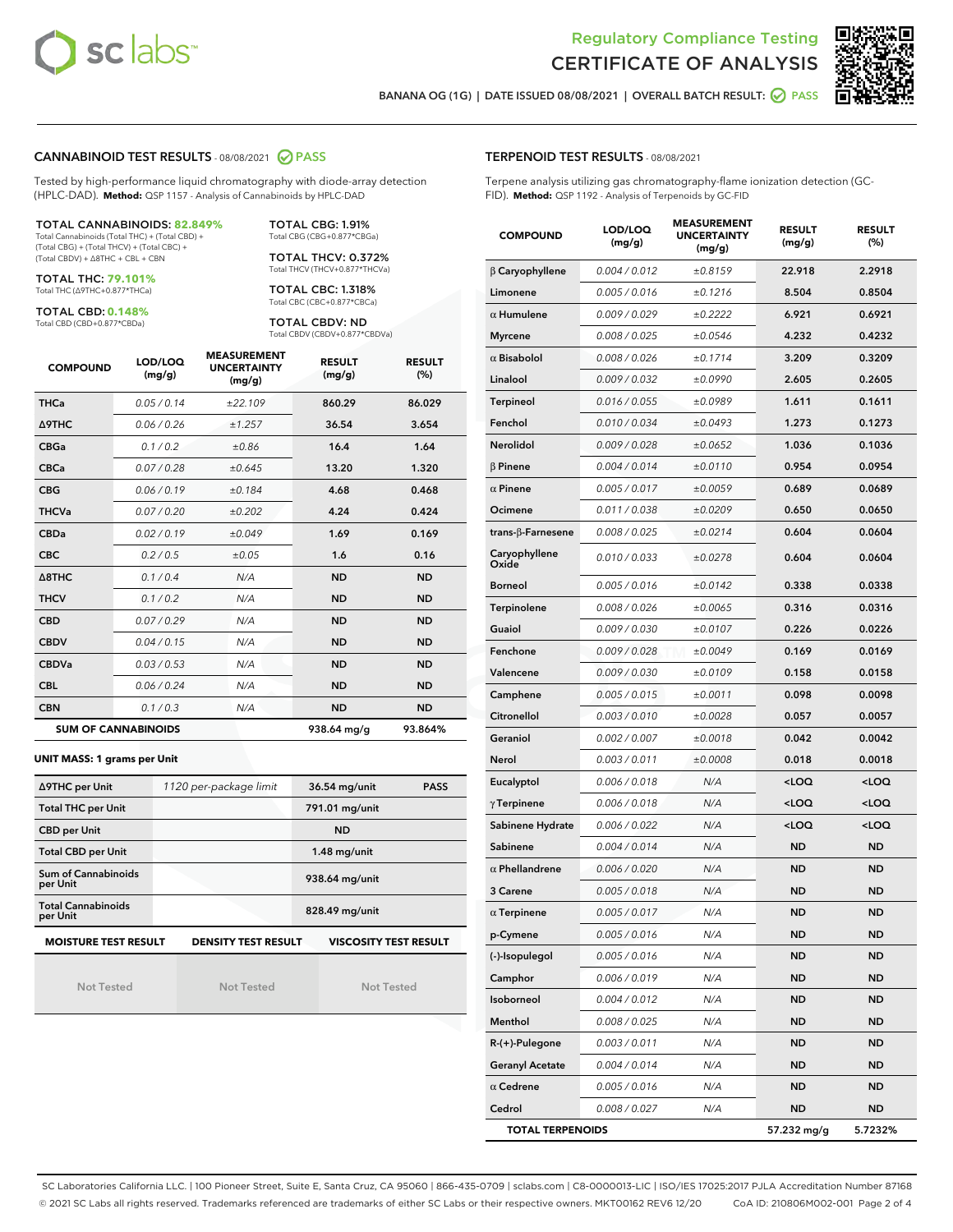



BANANA OG (1G) | DATE ISSUED 08/08/2021 | OVERALL BATCH RESULT:  $\bigcirc$  PASS

# CATEGORY 1 PESTICIDE TEST RESULTS - 08/08/2021 2 PASS

Pesticide and plant growth regulator analysis utilizing high-performance liquid chromatography-mass spectrometry (HPLC-MS) or gas chromatography-mass spectrometry (GC-MS). \*GC-MS utilized where indicated. **Method:** QSP 1212 - Analysis of Pesticides and Mycotoxins by LC-MS or QSP 1213 - Analysis of Pesticides by GC-MS

| <b>COMPOUND</b>             | LOD/LOQ<br>$(\mu g/g)$ | <b>ACTION</b><br><b>LIMIT</b><br>$(\mu g/g)$ | <b>MEASUREMENT</b><br><b>UNCERTAINTY</b><br>$(\mu g/g)$ | <b>RESULT</b><br>$(\mu g/g)$ | <b>RESULT</b> |
|-----------------------------|------------------------|----------------------------------------------|---------------------------------------------------------|------------------------------|---------------|
| Aldicarb                    | 0.03/0.08              | $>$ LOD                                      | N/A                                                     | <b>ND</b>                    | <b>PASS</b>   |
| Carbofuran                  | 0.02 / 0.05            | $\ge$ LOD                                    | N/A                                                     | <b>ND</b>                    | <b>PASS</b>   |
| Chlordane*                  | 0.03/0.08              | $>$ LOD                                      | N/A                                                     | <b>ND</b>                    | <b>PASS</b>   |
| Chlorfenapyr*               | 0.03 / 0.10            | $\ge$ LOD                                    | N/A                                                     | <b>ND</b>                    | <b>PASS</b>   |
| Chlorpyrifos                | 0.02 / 0.06            | $\ge$ LOD                                    | N/A                                                     | <b>ND</b>                    | <b>PASS</b>   |
| Coumaphos                   | 0.02 / 0.07            | $\ge$ LOD                                    | N/A                                                     | <b>ND</b>                    | <b>PASS</b>   |
| Daminozide                  | 0.02 / 0.07            | $\ge$ LOD                                    | N/A                                                     | <b>ND</b>                    | <b>PASS</b>   |
| <b>DDVP</b><br>(Dichlorvos) | 0.03/0.09              | $\ge$ LOD                                    | N/A                                                     | <b>ND</b>                    | <b>PASS</b>   |
| <b>Dimethoate</b>           | 0.03/0.08              | $\ge$ LOD                                    | N/A                                                     | <b>ND</b>                    | <b>PASS</b>   |
| Ethoprop(hos)               | 0.03/0.10              | $\ge$ LOD                                    | N/A                                                     | <b>ND</b>                    | <b>PASS</b>   |
| Etofenprox                  | 0.02 / 0.06            | $\ge$ LOD                                    | N/A                                                     | <b>ND</b>                    | <b>PASS</b>   |
| Fenoxycarb                  | 0.03 / 0.08            | $\ge$ LOD                                    | N/A                                                     | <b>ND</b>                    | <b>PASS</b>   |
| Fipronil                    | 0.03/0.08              | $>$ LOD                                      | N/A                                                     | <b>ND</b>                    | <b>PASS</b>   |
| Imazalil                    | 0.02 / 0.06            | $\ge$ LOD                                    | N/A                                                     | <b>ND</b>                    | <b>PASS</b>   |
| Methiocarb                  | 0.02 / 0.07            | $\ge$ LOD                                    | N/A                                                     | <b>ND</b>                    | <b>PASS</b>   |
| Methyl<br>parathion         | 0.03/0.10              | $\ge$ LOD                                    | N/A                                                     | <b>ND</b>                    | <b>PASS</b>   |
| <b>Mevinphos</b>            | 0.03/0.09              | $\ge$ LOD                                    | N/A                                                     | <b>ND</b>                    | <b>PASS</b>   |
| Paclobutrazol               | 0.02 / 0.05            | $>$ LOD                                      | N/A                                                     | <b>ND</b>                    | <b>PASS</b>   |
| Propoxur                    | 0.03/0.09              | $\ge$ LOD                                    | N/A                                                     | <b>ND</b>                    | <b>PASS</b>   |
| Spiroxamine                 | 0.03 / 0.08            | $\ge$ LOD                                    | N/A                                                     | <b>ND</b>                    | <b>PASS</b>   |
| Thiacloprid                 | 0.03/0.10              | $\ge$ LOD                                    | N/A                                                     | <b>ND</b>                    | <b>PASS</b>   |
|                             |                        |                                              |                                                         |                              |               |

#### CATEGORY 2 PESTICIDE TEST RESULTS - 08/08/2021 @ PASS

| <b>COMPOUND</b>          | LOD/LOQ<br>$(\mu g/g)$ | <b>ACTION</b><br>LIMIT<br>$(\mu g/g)$ | <b>MEASUREMENT</b><br><b>UNCERTAINTY</b><br>$(\mu g/g)$ | <b>RESULT</b><br>$(\mu g/g)$ | <b>RESULT</b> |
|--------------------------|------------------------|---------------------------------------|---------------------------------------------------------|------------------------------|---------------|
| Abamectin                | 0.03/0.10              | 0.1                                   | N/A                                                     | <b>ND</b>                    | <b>PASS</b>   |
| Acephate                 | 0.02/0.07              | 0.1                                   | N/A                                                     | <b>ND</b>                    | <b>PASS</b>   |
| Acequinocyl              | 0.02/0.07              | 0.1                                   | N/A                                                     | <b>ND</b>                    | <b>PASS</b>   |
| Acetamiprid              | 0.02/0.05              | 0.1                                   | N/A                                                     | <b>ND</b>                    | <b>PASS</b>   |
| Azoxystrobin             | 0.02/0.07              | 0.1                                   | N/A                                                     | <b>ND</b>                    | <b>PASS</b>   |
| <b>Bifenazate</b>        | 0.01/0.04              | 0.1                                   | N/A                                                     | <b>ND</b>                    | <b>PASS</b>   |
| <b>Bifenthrin</b>        | 0.02 / 0.05            | 3                                     | N/A                                                     | <b>ND</b>                    | <b>PASS</b>   |
| <b>Boscalid</b>          | 0.03/0.09              | 0.1                                   | N/A                                                     | <b>ND</b>                    | <b>PASS</b>   |
| Captan                   | 0.19/0.57              | 0.7                                   | N/A                                                     | <b>ND</b>                    | <b>PASS</b>   |
| Carbaryl                 | 0.02/0.06              | 0.5                                   | N/A                                                     | <b>ND</b>                    | <b>PASS</b>   |
| Chlorantranilip-<br>role | 0.04/0.12              | 10                                    | N/A                                                     | <b>ND</b>                    | <b>PASS</b>   |
| Clofentezine             | 0.03/0.09              | 0.1                                   | N/A                                                     | <b>ND</b>                    | <b>PASS</b>   |

### CATEGORY 2 PESTICIDE TEST RESULTS - 08/08/2021 continued

| <b>COMPOUND</b>               | LOD/LOQ<br>(µg/g) | <b>ACTION</b><br>LIMIT<br>$(\mu g/g)$ | <b>MEASUREMENT</b><br><b>UNCERTAINTY</b><br>(µg/g) | <b>RESULT</b><br>(µg/g) | <b>RESULT</b> |
|-------------------------------|-------------------|---------------------------------------|----------------------------------------------------|-------------------------|---------------|
| Cyfluthrin                    | 0.12 / 0.38       | 2                                     | N/A                                                | ND                      | <b>PASS</b>   |
| Cypermethrin                  | 0.11 / 0.32       | 1                                     | N/A                                                | ND                      | <b>PASS</b>   |
| Diazinon                      | 0.02 / 0.05       | 0.1                                   | N/A                                                | ND                      | <b>PASS</b>   |
| Dimethomorph                  | 0.03 / 0.09       | $\overline{2}$                        | N/A                                                | <b>ND</b>               | <b>PASS</b>   |
| Etoxazole                     | 0.02 / 0.06       | 0.1                                   | N/A                                                | ND                      | <b>PASS</b>   |
| Fenhexamid                    | 0.03 / 0.09       | 0.1                                   | N/A                                                | ND                      | <b>PASS</b>   |
| Fenpyroximate                 | 0.02 / 0.06       | 0.1                                   | N/A                                                | <b>ND</b>               | <b>PASS</b>   |
| Flonicamid                    | 0.03 / 0.10       | 0.1                                   | N/A                                                | <b>ND</b>               | <b>PASS</b>   |
| Fludioxonil                   | 0.03 / 0.10       | 0.1                                   | N/A                                                | <b>ND</b>               | <b>PASS</b>   |
| Hexythiazox                   | 0.02 / 0.07       | 0.1                                   | N/A                                                | <b>ND</b>               | <b>PASS</b>   |
| Imidacloprid                  | 0.04 / 0.11       | 5                                     | N/A                                                | <b>ND</b>               | <b>PASS</b>   |
| Kresoxim-methyl               | 0.02 / 0.07       | 0.1                                   | N/A                                                | ND                      | <b>PASS</b>   |
| Malathion                     | 0.03 / 0.09       | 0.5                                   | N/A                                                | <b>ND</b>               | <b>PASS</b>   |
| Metalaxyl                     | 0.02 / 0.07       | $\overline{c}$                        | N/A                                                | <b>ND</b>               | <b>PASS</b>   |
| Methomyl                      | 0.03 / 0.10       | 1                                     | N/A                                                | ND                      | <b>PASS</b>   |
| Myclobutanil                  | 0.03/0.09         | 0.1                                   | N/A                                                | <b>ND</b>               | <b>PASS</b>   |
| Naled                         | 0.02 / 0.07       | 0.1                                   | N/A                                                | ND                      | <b>PASS</b>   |
| Oxamyl                        | 0.04 / 0.11       | 0.5                                   | N/A                                                | ND                      | <b>PASS</b>   |
| Pentachloronitro-<br>benzene* | 0.03 / 0.09       | 0.1                                   | N/A                                                | ND                      | <b>PASS</b>   |
| Permethrin                    | 0.04/0.12         | 0.5                                   | N/A                                                | <b>ND</b>               | <b>PASS</b>   |
| Phosmet                       | 0.03 / 0.10       | 0.1                                   | N/A                                                | ND                      | <b>PASS</b>   |
| Piperonylbu-<br>toxide        | 0.02 / 0.07       | 3                                     | N/A                                                | <b>ND</b>               | <b>PASS</b>   |
| Prallethrin                   | 0.03 / 0.08       | 0.1                                   | N/A                                                | <b>ND</b>               | <b>PASS</b>   |
| Propiconazole                 | 0.02 / 0.07       | 0.1                                   | N/A                                                | ND                      | <b>PASS</b>   |
| Pyrethrins                    | 0.04 / 0.12       | 0.5                                   | N/A                                                | ND                      | <b>PASS</b>   |
| Pyridaben                     | 0.02 / 0.07       | 0.1                                   | N/A                                                | <b>ND</b>               | <b>PASS</b>   |
| Spinetoram                    | 0.02 / 0.07       | 0.1                                   | N/A                                                | ND                      | <b>PASS</b>   |
| Spinosad                      | 0.02 / 0.07       | 0.1                                   | N/A                                                | ND                      | <b>PASS</b>   |
| Spiromesifen                  | 0.02 / 0.05       | 0.1                                   | N/A                                                | <b>ND</b>               | <b>PASS</b>   |
| Spirotetramat                 | 0.02 / 0.06       | 0.1                                   | N/A                                                | ND                      | <b>PASS</b>   |
| Tebuconazole                  | 0.02 / 0.07       | 0.1                                   | N/A                                                | ND                      | <b>PASS</b>   |
| Thiamethoxam                  | 0.03 / 0.10       | 5                                     | N/A                                                | <b>ND</b>               | <b>PASS</b>   |
| Trifloxystrobin               | 0.03 / 0.08       | 0.1                                   | N/A                                                | <b>ND</b>               | <b>PASS</b>   |

SC Laboratories California LLC. | 100 Pioneer Street, Suite E, Santa Cruz, CA 95060 | 866-435-0709 | sclabs.com | C8-0000013-LIC | ISO/IES 17025:2017 PJLA Accreditation Number 87168 © 2021 SC Labs all rights reserved. Trademarks referenced are trademarks of either SC Labs or their respective owners. MKT00162 REV6 12/20 CoA ID: 210806M002-001 Page 3 of 4